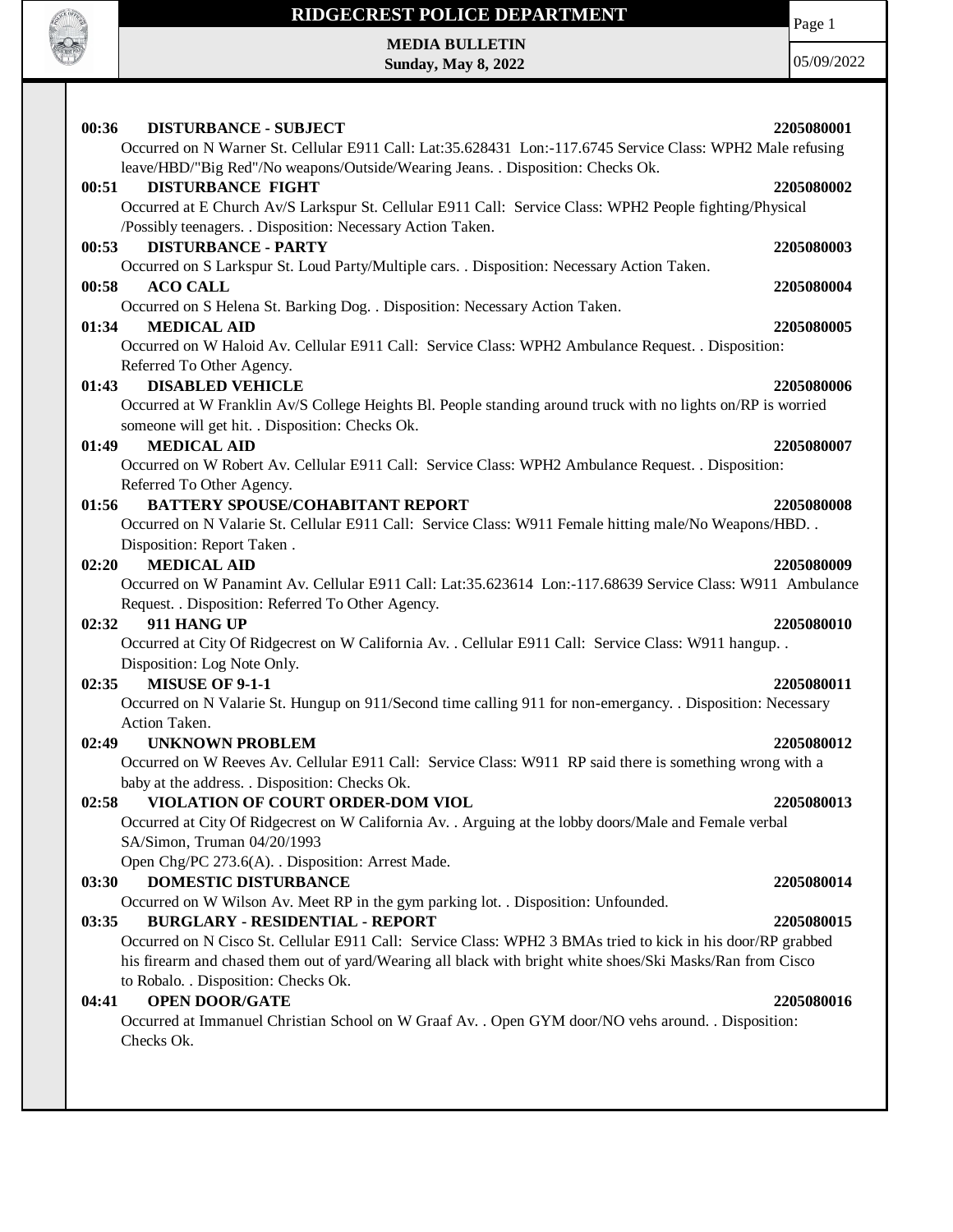

**MEDIA BULLETIN Sunday, May 8, 2022**

**CONTRACTOR** 

05/09/2022

| <b>IN CUSTODY ARREST</b><br>04:42                                                                              | 2205080017 |
|----------------------------------------------------------------------------------------------------------------|------------|
| Occurred at City Of Ridgecrest on W California Av. . Cell 1. . Disposition: Information Received.              |            |
| <b>ACO CALL</b><br>04:46                                                                                       | 2205080018 |
| Occurred on W Wilson Av. Random dog tied to the RPs garage door. . Disposition: Necessary Action Taken.        |            |
| <b>SUSPICIOUS CIRCUMSTANCES</b><br>05:05                                                                       | 2205080019 |
| Occurred on S Downs St. Cellular E911 Call: Lat:35.625148 Lon:-117.68873 Service Class: W911 Lady at the       |            |
| RPS door saying she got beat up/Lady won't anwser anymore questions/Female is holding her stomach              |            |
| Disposition: Necessary Action Taken.                                                                           |            |
| <b>SUSPICIOUS CIRCUMSTANCES</b><br>06:40                                                                       | 2205080020 |
| Occurred on W Ward Av. RP States man is rummaging through yard and should not be there due to a                |            |
| restraining order by resident . RP is anon. . Disposition: Unable To Locate.                                   |            |
| 06:53<br><b>WELFARE CHECK</b>                                                                                  | 2205080021 |
| Occurred on S Yorktown St. RP states a photo and concerning text was sent to a friend; request for welfare     |            |
| check. . Disposition: Necessary Action Taken.                                                                  |            |
| <b>DISTURBANCE - MUSIC</b><br>06:58                                                                            | 2205080022 |
| Occurred on S Warner St. RP states loud music from residence. . Disposition: Warning (Cite/Verbal).            |            |
| 07:18<br><b>VANDALISM</b>                                                                                      | 2205080023 |
| Occurred on S Norma St. RP States susp broke back window of car. . Disposition: Report Taken.                  |            |
| 07:56<br>PATROL CHECK                                                                                          | 2205080024 |
| Officer initiated activity at St Ann's School, W Church Av, Ridgecrest. . Disposition: Checks Ok.              |            |
| <b>CONTACT CITIZEN</b><br>08:06                                                                                | 2205080025 |
| Occurred on W Upjohn Av. Contact RP in person for info on further details about theft incident from last week. |            |
| . Disposition: Information Provided.                                                                           |            |
| 09:03<br>PRISONER TRANSPORT                                                                                    | 2205080026 |
| Occurred at City Of Ridgecrest on W California Av. Disposition: Necessary Action Taken.                        |            |
| 09:07<br><b>INFORMATION RECEIVED</b>                                                                           | 2205080027 |
| Occurred on W Moyer Av. Misc info. . Disposition: Information Received.                                        |            |
| <b>DOMESTIC DISTURBANCE</b><br>09:37                                                                           | 2205080028 |
| Occurred on N Alvord St. RP States unwanted person on property.                                                |            |
| DVIR between Kenneth Shaw and Creche Shaw/ married/cohab/children in common/arguing over relationship          |            |
| issues. . Disposition: Domestic Violence Documentation.                                                        |            |
| <b>Mental Health Evaluation</b><br>10:10                                                                       | 2205080029 |
| Occurred at Ridgecrest Regional Hospital on N China Lake Bl. . 5150 on subject. . Disposition: Report Taken.   |            |
| PATROL CHECK<br>11:01                                                                                          | 2205080030 |
| Officer initiated activity at St Ann's Catholic Church, W Church Av, Ridgecrest. . Disposition: Checks Ok.     |            |
| 12:20<br><b>SUSPICIOUS PERSON</b>                                                                              | 2205080031 |
| Occurred on E Ridgecrest Bl. RP States susp adult male w/navy shirt, dark hair and blue jeans is ringing all   |            |
| doorbells in the apt building and went into a vacant apt #D. . Disposition: Necessary Action Taken.            |            |
| <b>MEDICAL AID</b><br>13:34                                                                                    | 2205080032 |
| Occurred on W Burns. ambulance request. . Disposition: Referred To Other Agency.                               |            |
| <b>CONTACT CITIZEN</b><br>13:54                                                                                | 2205080033 |
| Occurred on W Langley Av. RP states he's on probation and he's being kicked out of the house. Needs            |            |
| assistance leaving. . Disposition: Information Provided.                                                       |            |
| <b>FOLLOW UP</b><br>14:03                                                                                      | 2205080034 |
| Officer initiated activity at N Alvord St, Ridgecrest. . Disposition: Follow Up Completed.                     |            |
| 14:13<br><b>VANDALISM REPORT</b>                                                                               | 2205080035 |
| Occurred at Walmart Supercenter on E Bowman Rd. . Rp states one of the carts hit his car and is requesting a   |            |
| report. rp is parked on north side of the garden center in the 3rd row. . Disposition: Information Provided.   |            |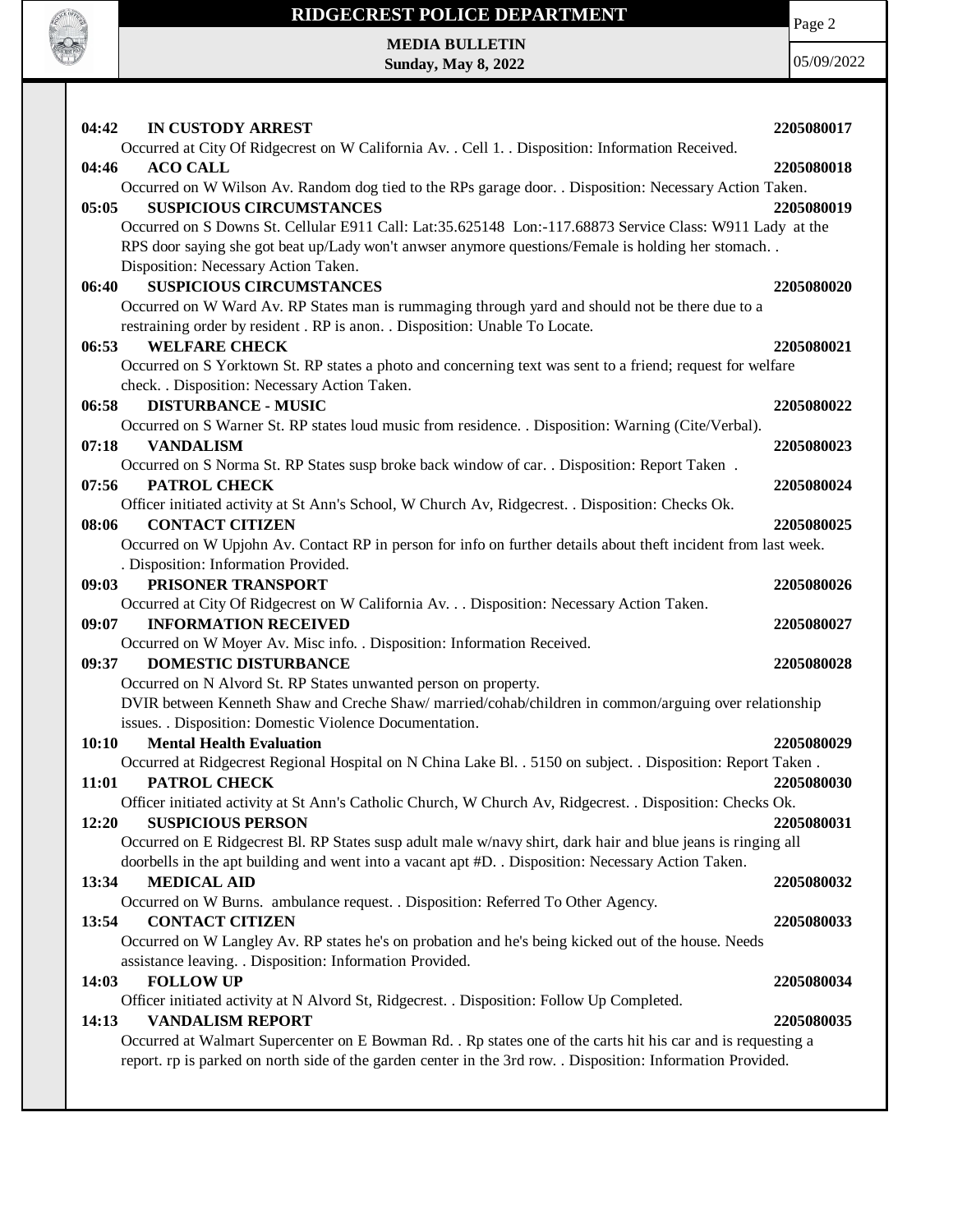

**MEDIA BULLETIN Sunday, May 8, 2022**

05/09/2022

Page 3

# **14:31 CONTACT CITIZEN 2205080036**

Occurred at City Of Ridgecrest on W California Av. . Call rp. rp requesting to speak to a sgt regarding a stolen tow truck. . Disposition: Information Received.

# **14:44 911 WIRELESS CALL 2205080037**

Occurred at City Of Ridgecrest on W California Av. . silence//no answer on callback. . Disposition: Log Note Only.

# **14:48 WARRANT ARREST 2205080038**

Occurred on N Cisco St. rp states husband is refusing to leave and she has asked him mulitple times to leave SA/Stewart, Christopher 12/20/86 RM051782A/\$5k/VC 14601.1(A); VC 4000(A); VC 22349(B) cited/rel'd DVIR between Christopher Stewart and Briana Stewart/married/cohab/children in common/arguing over relationship issues. . Disposition: Arrest Made.

## **14:50 TRAFFIC HAZARD 2205080039**

Occurred on W Mariposa Av. (Hundred block.) rp states porta potty in the middle of the road. . Disposition: Necessary Action Taken.

### **15:19 CONTACT CITIZEN 2205080040**

Occurred at City Of Ridgecrest on W California Av. . Call rp. rp requesting to speak to P12. . Disposition: Information Provided.

## **15:20 DOMESTIC DISTURBANCE 2205080041**

Officer initiated activity at N Balsam St, Ridgecrest. (Hundred block.) hma with blood on his face DVIR between Jennifer Gonzales and Joshua Duenas/dating/cohab/children in common/arguing over infidelity that happened at the bar earlier today. . Disposition: Domestic Violence Documentation.

### **15:22 CONTACT CITIZEN 2205080042**

Occurred on N Sierra View St. Rp states her ipad is pinging at an address on Scott. . Disposition: Information Provided.

### **15:29 CONTACT CITIZEN 2205080043**

Occurred on W Reeves Av. Call rp. rp requesting to speak to an officer regarding issues at husband's house. . Disposition: Negative Contact.

# **15:58 CONTACT CITIZEN 2205080044**

Occurred at City Of Ridgecrest on W California Av. . Call rp. rp requesting to speak to an officer. unk what the issue is but heard crying while on the phone. . Disposition: Information Received.

## **16:38 DRIVING UNDER THE INFLUENCE 2205080045**

Occurred at Five Star Tobacco on N Norma St. . rp states customer came in and looked very drunk//possibly going eb on drummond from norma. . Disposition: Unable To Locate.

### **16:53 WELFARE CHECK 2205080046**

Occurred at Home Depot on N China Lake Bl. . rp states there is an employee working in the paint department that possibly made comments about not being here anymore. . Disposition: Unable To Locate.

### **17:28 CONTACT CITIZEN 2205080047**

Occurred at City Of Ridgecrest on W California Av. . Call rp. rp states ex was supposed to do child exchange at 1700 and she was advised that they are not coming back until tomorrow. . Disposition: Information Provided.

## **17:35 MEDICAL AID 2205080048**

Occurred at High Desert Haven on S College Heights Bl. . ambuance request. . Disposition: Referred To Other Agency.

## **17:42 CONTACT CITIZEN 2205080049**

Occurred at City Of Ridgecrest on W California Av. . Rp in lobby requesting to speak to an officer regarding her mom and her kids. . Disposition: Information Provided.

### **18:11 ACO CALL 2205080050**

Occurred on E Haloid Av. Cellular E911 Call: Report of 2 loose aggressive Rotties/LS west of address. . Disposition: Animal Control Handled.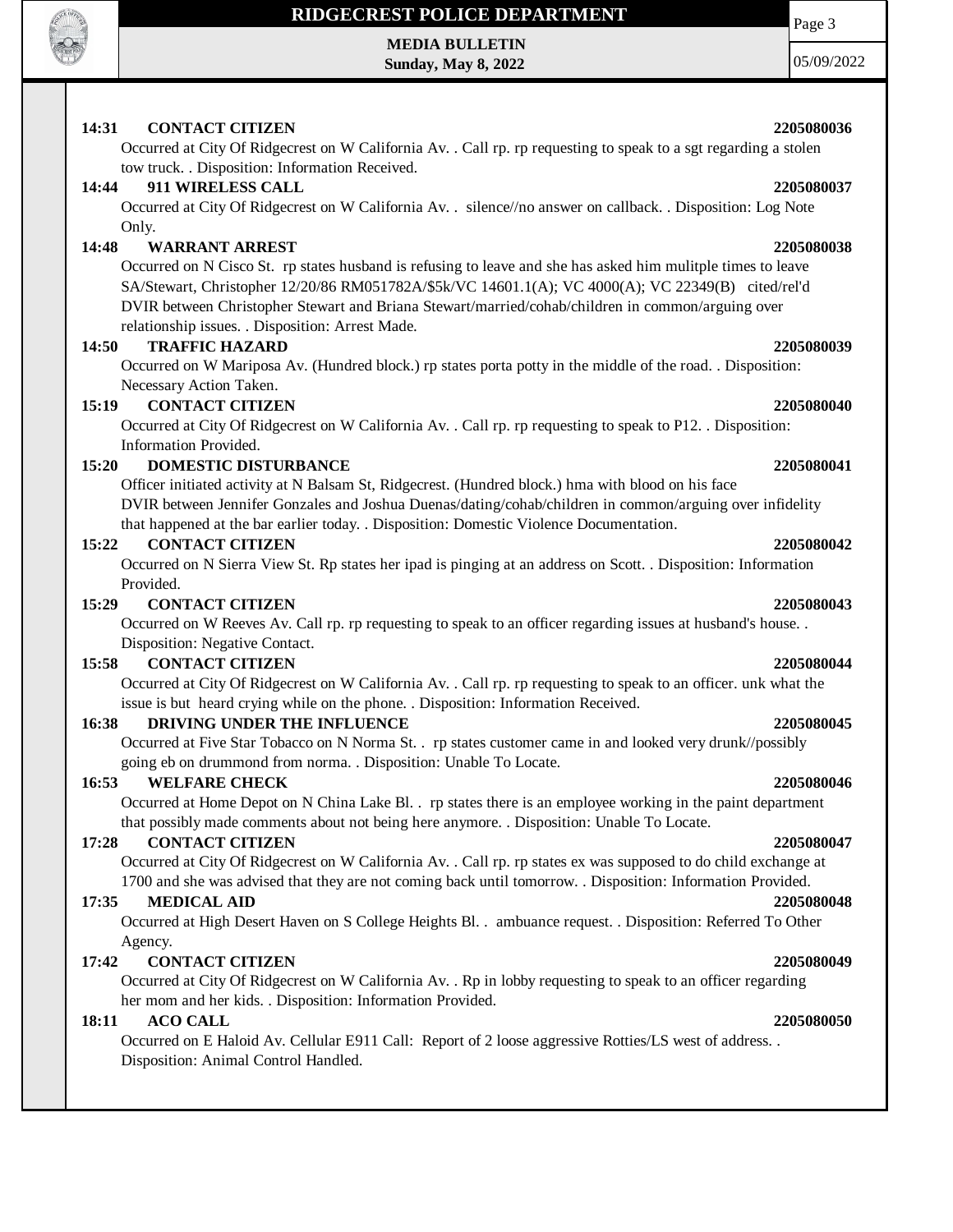

# **RIDGECREST POLICE DEPARTMENT MEDIA BULLETIN**

**Sunday, May 8, 2022**

Page 4

05/09/2022

| 18:11<br><b>INFORMATION</b>                                                                                                                    | 2205080051 |
|------------------------------------------------------------------------------------------------------------------------------------------------|------------|
| Occurred at City Of Ridgecrest on W California Av. . Cellular E911 Call: Called 9-1-1 for property room info. .<br>Disposition: Log Note Only. |            |
| <b>CONTACT CITIZEN</b><br>18:21                                                                                                                | 2205080052 |
| Occurred on Sydnor Av. Requesting to speak to W/C. . Disposition: Information Received.                                                        |            |
| 18:44<br><b>BATTERY</b>                                                                                                                        | 2205080053 |
| Occurred at City Of Ridgecrest on W California Av. . RP stating she was hit by cousin. . Disposition:                                          |            |
| Information Provided.                                                                                                                          |            |
| <b>CONTACT CITIZEN</b><br>19:04                                                                                                                | 2205080054 |
| Occurred at City Of Ridgecrest on W California Av. . Requesting information about restraining order. .                                         |            |
| Disposition: Information Provided.<br><b>UNWANTED SUBJECT</b>                                                                                  | 2205080055 |
| 19:07<br>Occurred on E Ridgecrest Bl. RP stating neighbor came to her asking to call the police regarding nephew who                           |            |
| is refusing to leave. . Disposition: Necessary Action Taken.                                                                                   |            |
| <b>CONTACT CITIZEN</b><br>19:51                                                                                                                | 2205080056 |
| Occurred on S Ashton St. Requesting information about court order. . Disposition: Information Provided.                                        |            |
| 19:52<br><b>MEDICAL AID</b>                                                                                                                    | 2205080057 |
| Occurred on E California Av. Cellular E911 Call: Ambulance request. . Disposition: Referred To Other Agency.                                   |            |
| 20:09<br><b>MEDICAL AID</b>                                                                                                                    | 2205080058 |
| Occurred on E California Av. Cellular E911 Call: EMS request. . Disposition: Referred To Other Agency.                                         |            |
| <b>CONTACT CITIZEN</b><br>20:19                                                                                                                | 2205080059 |
| Occurred on N Alvord St. RP requesting to speak to officer. . Disposition: Information Provided.<br>VIOLATION OF COURT ORDER-DOM VIOL<br>20:31 | 2205080060 |
| Occurred at Sierra Sands Mobile Home Community on W Atkins Av. . RP advised restrained person followed                                         |            |
| her home. . Disposition: Unfounded.                                                                                                            |            |
| 911 WIRELESS CALL<br>21:02                                                                                                                     | 2205080061 |
| Occurred at City Of Ridgecrest on W California Av. . Cellular E911 Call: HANGUP. . Disposition: Log Note                                       |            |
| Only.                                                                                                                                          |            |
| 21:28<br><b>INFORMATION</b>                                                                                                                    | 2205080063 |
| Occurred at City Of Ridgecrest on W California Av. . Cellular E911 Call: RP advised someone was breaking into                                  |            |
| his home in LAs Vegas NV. . Disposition: Information Received.<br><b>CONTACT CITIZEN</b><br>21:35                                              | 2205080064 |
| Occurred on E Ridgecrest Bl. Individual parked in the wrong parking spot. . Disposition: Information Received.                                 |            |
| <b>SUSPICIOUS CIRCUMSTANCES</b><br>22:14                                                                                                       | 2205080065 |
| Occurred at Travelodge on S China Lake Bl. . A WFA was seen going into 210 and is not allowed at the                                           |            |
| location. . Disposition: Necessary Action Taken.                                                                                               |            |
| <b>MEDICAL AID</b><br>22:20                                                                                                                    | 2205080066 |
| Occurred on Broadway. Cellular E911 Call: EMS request. . Disposition: Referred To Other Agency.                                                |            |
| <b>CONTACT CITIZEN</b><br>22:23                                                                                                                | 2205080067 |
| Occurred on Kern Canyon Rd. RP requesting to speak to officer via 21. . Disposition: Negative Contact.<br><b>FLAG DOWN</b><br>22:43            | 2205080068 |
| Officer initiated activity at Travelodge, S China Lake Bl, Ridgecrest. . Disposition: Checks Ok.                                               |            |
| 911 WIRELESS CALL<br>22:55                                                                                                                     | 2205080069 |
| Occurred at City Of Ridgecrest on W California Av. . Cellular E911 Call: Accidental dial. . Disposition: Log Note                              |            |
| Only.                                                                                                                                          |            |
| <b>ROBBERY REPORT</b><br>23:29                                                                                                                 | 2205080070 |
| Occurred at City Of Ridgecrest on W California Av. . Cellular E911 Call: RP enrt station to make report. .                                     |            |
| Disposition: Report Taken.                                                                                                                     |            |
|                                                                                                                                                |            |
|                                                                                                                                                |            |